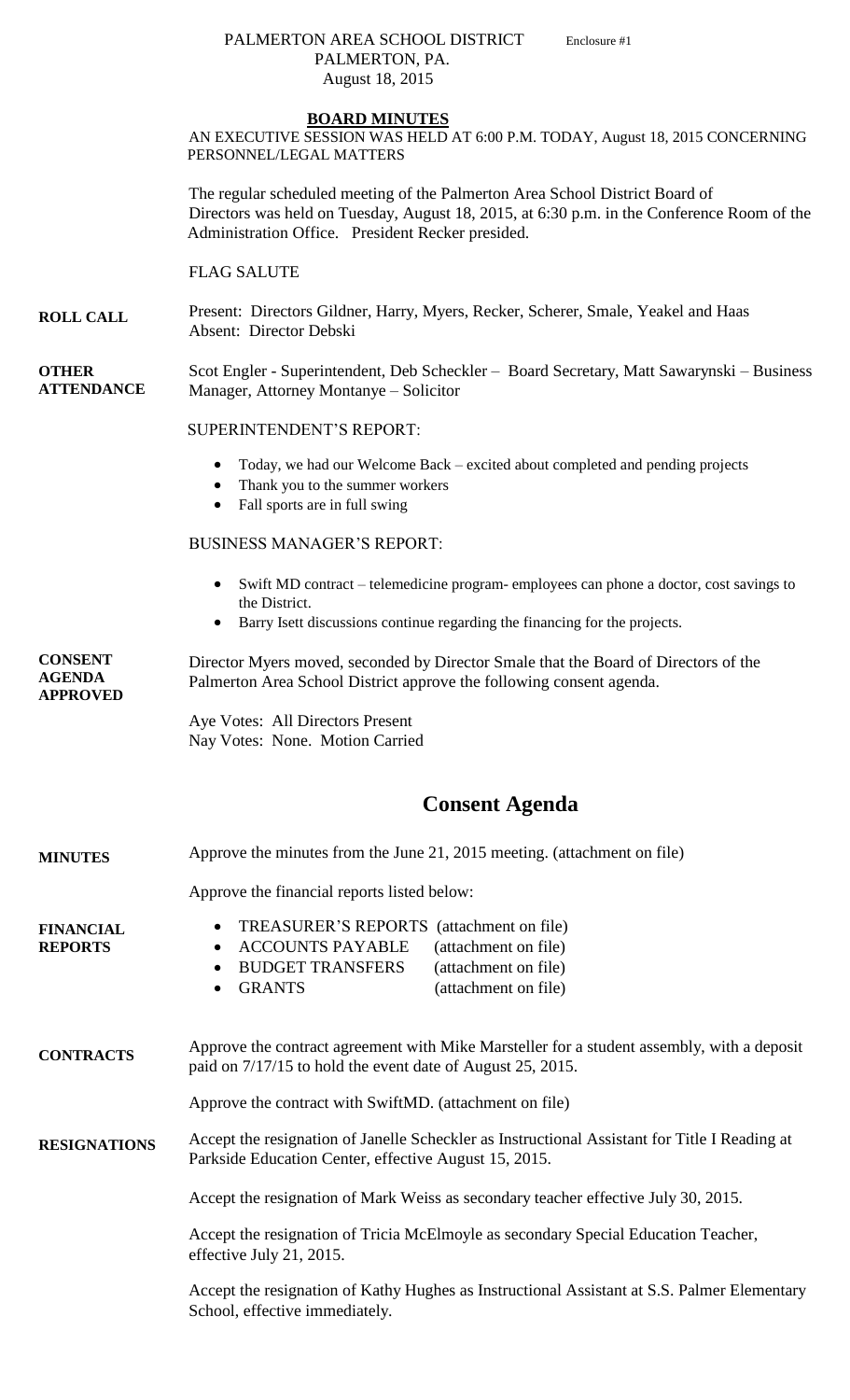# **MENTORS**

Approve the following mentors:

- Amy Negley for Shanna Matthews, 2015 fall semester
- Shanna Matthews for Tiffany Bachert, 2015 fall semester
- Zach Tofany for Erik Tracy for the 2015-2016 school year

| <b>EXTRA</b><br><b>CURRICULAR</b>    | Approve the following extra-curricular positions for the 2015-2016 school year: |                                                                                        |  |
|--------------------------------------|---------------------------------------------------------------------------------|----------------------------------------------------------------------------------------|--|
|                                      | <b>Name</b>                                                                     | <b>Position</b>                                                                        |  |
| <b>POSITIONS</b>                     | <b>Josh Evans</b>                                                               | <b>Volunteer Wrestling Coach</b>                                                       |  |
|                                      | Kim Seiler                                                                      | <b>JH Field Hockey Coach</b>                                                           |  |
|                                      | Suzanne Lynn                                                                    | <b>Volunteer Softball Coach</b>                                                        |  |
|                                      | <b>James Bunting</b>                                                            | Asst. Boys' Soccer Coach                                                               |  |
|                                      | Mike Svetik                                                                     | <b>Baseball Head Coach</b>                                                             |  |
|                                      | Mike Sander                                                                     | Asst. Baseball Coach                                                                   |  |
|                                      | <b>Justin Petersen</b>                                                          | Asst. Baseball Coach                                                                   |  |
|                                      | <b>Ryan Martinez</b>                                                            | <b>Volunteer Baseball Coach</b>                                                        |  |
|                                      | <b>Tyler Svetik</b>                                                             | <b>Volunteer Baseball Coach</b>                                                        |  |
|                                      | <b>Bob Hock</b>                                                                 | Softball Head Coach                                                                    |  |
|                                      | Rodney Strohl                                                                   | Asst. Softball Coach                                                                   |  |
|                                      | Nicole Boccia                                                                   | <b>Volunteer Softball Coach</b>                                                        |  |
|                                      | Jeff Minnich                                                                    | <b>Track Head Coach</b>                                                                |  |
|                                      | <b>Bronwyn Green</b>                                                            | Asst. Field Hockey Coach                                                               |  |
|                                      | Randi Freed                                                                     | Asst. Girl's Soccer Coach                                                              |  |
|                                      | Jennie Rose Huber                                                               | <b>Volunteer Girl's Soccer Coach</b>                                                   |  |
|                                      | <b>Chrissy Rehatchek</b>                                                        | <b>Band Front Advisor</b>                                                              |  |
|                                      | Elise Binder                                                                    | <b>Band Volunteer</b>                                                                  |  |
|                                      | Marla Szena                                                                     | <b>Band Volunteer</b>                                                                  |  |
|                                      | <b>Tom Hourt</b>                                                                | <b>Band Volunteer</b>                                                                  |  |
|                                      | Jodie Hourt                                                                     | <b>Band Volunteer</b>                                                                  |  |
|                                      | Kelli Costenbader                                                               | <b>Band Volunteer</b>                                                                  |  |
|                                      | <b>Chrissy Rehatchek</b>                                                        | <b>Band Volunteer</b>                                                                  |  |
|                                      | Krista Campbell                                                                 | <b>Band Volunteer</b>                                                                  |  |
|                                      | Teresa Hall                                                                     | <b>Band Volunteer</b>                                                                  |  |
|                                      | Anne Cronk                                                                      | <b>Band Volunteer</b>                                                                  |  |
|                                      |                                                                                 | <b>Band Volunteer</b>                                                                  |  |
|                                      | Amy Kline                                                                       |                                                                                        |  |
|                                      | Lynn Hager                                                                      | <b>Volunteer Field Hockey Coach</b>                                                    |  |
| <b>CAFÉ WORKERS</b>                  |                                                                                 | Approve Janine Snyder as Café Team Leader at Towamensing, effective August 19, 2015.   |  |
|                                      | August 19, 2015.                                                                | Approve Diana Silverstri as Café Cold Production at the High School, effective         |  |
|                                      |                                                                                 | Approve Denise Smale as Café Dishwasher at the High School, effective August 19, 2015. |  |
| <b>REMOVE SUBS</b>                   |                                                                                 | Remove the following from the substitute list as per their requests.                   |  |
|                                      | Michelle Hock                                                                   |                                                                                        |  |
|                                      | Melissa Doucher                                                                 |                                                                                        |  |
|                                      | Janelle Scheckler                                                               |                                                                                        |  |
|                                      |                                                                                 |                                                                                        |  |
|                                      | Approve the following for the substitute teacher list:                          |                                                                                        |  |
| <b>SUBSTITUTE</b><br><b>TEACHERS</b> | Angela Rose Eibach<br>٠                                                         |                                                                                        |  |
|                                      | Gerald Kuna                                                                     |                                                                                        |  |
|                                      | Ryan Stilwell                                                                   |                                                                                        |  |
|                                      | Ashten Brinker                                                                  |                                                                                        |  |
|                                      | <b>Brittney Knauss</b>                                                          |                                                                                        |  |
|                                      | Laura Kelshaw                                                                   |                                                                                        |  |
|                                      |                                                                                 |                                                                                        |  |
|                                      | Jo Lynn Gazo                                                                    |                                                                                        |  |
|                                      | Jo Leigh Sponsler<br>$\bullet$                                                  |                                                                                        |  |
|                                      | Megan Norwood-Gogal                                                             |                                                                                        |  |
|                                      | Rebecca Hamm                                                                    |                                                                                        |  |
|                                      | Elena Krupa                                                                     |                                                                                        |  |

• Lyndsey Heinrich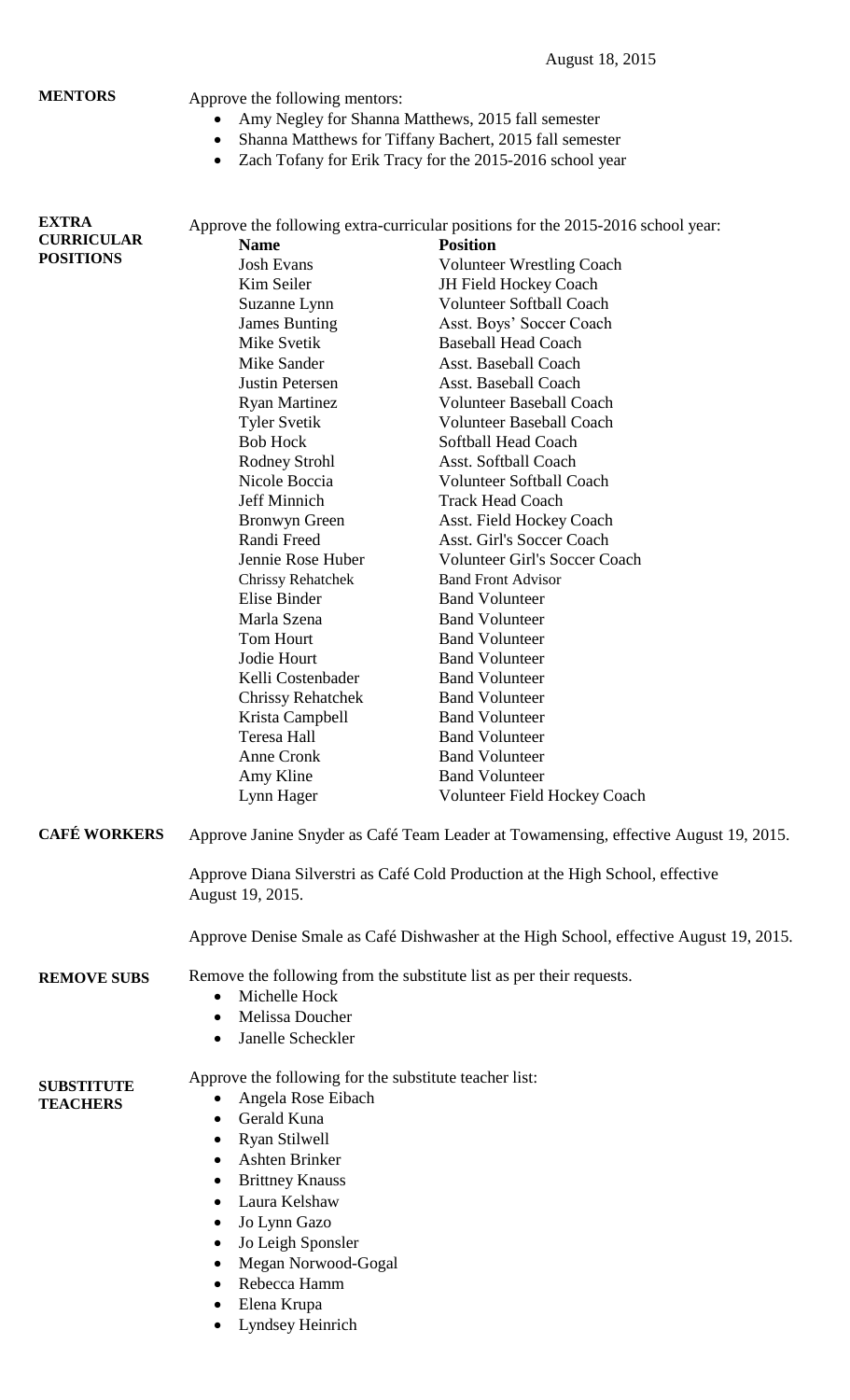| <b>TUITION RE-</b><br><b>IMBURSEMENT</b>            | Approve the attached tuition reimbursements. (attachment of file)                                                                                                                                                                                                                                                           |  |
|-----------------------------------------------------|-----------------------------------------------------------------------------------------------------------------------------------------------------------------------------------------------------------------------------------------------------------------------------------------------------------------------------|--|
| <b>TRANSFERS</b>                                    | Approve the transfer of Shanna Matthews from Special Education Teacher at Towamensing<br>to Kindergarten Teacher at Towamensing Elementary effective August 18, 2015.                                                                                                                                                       |  |
|                                                     | Approve the transfer of Tiffany Bachert from Special Education Teacher at the High School<br>to Special Education Teacher at Towamensing Elementary.                                                                                                                                                                        |  |
|                                                     | Approve the transfer of Rebecca Sabo from HS Art Teacher to .8 Art Teacher at<br>Towamensing Elementary School and .2 ESL Teacher District-wide.                                                                                                                                                                            |  |
| <b>RESIGNATION</b>                                  | Accept the resignation of Jennifer Esposito, Towamensing Art Teacher, effective<br>August 17, 2015.                                                                                                                                                                                                                         |  |
| <b>RESOLUTION</b>                                   | Approve the resolution in recognition of Lehigh Carbon Community College's<br>50 <sup>th</sup> Anniversary. (attachment on file)                                                                                                                                                                                            |  |
| <b>AGREEMENTS</b>                                   | Approve the Agreement for CLIU Overdrive Consortium for the 2015-2016 school year at<br>the cost of \$2,000.00.                                                                                                                                                                                                             |  |
|                                                     | Approve the agreement with Clarity Service Group effective August 1, 2015.                                                                                                                                                                                                                                                  |  |
|                                                     | Approve the agreement with Carbon-Monroe-Pike Drug and alcohol Commission for the<br>2015-2016 school year for the amount of \$14,000.                                                                                                                                                                                      |  |
| <b>CONTRACTS</b>                                    | Approve to contract with Art Feinberg as an independent contractor, school psychologist as<br>needed, not to exceed 90 days, for the 2015-2016 school year, at the rate of \$350/day.                                                                                                                                       |  |
|                                                     | Approve to contract with Gail Cramer as an independent contractor, school psychologist as<br>needed, not to exceed 90 days, for the 2015-2016 school year, at the rate of \$350/day.                                                                                                                                        |  |
| <b>GRADUATION</b><br><b>REQUIREMENTS</b>            | Accept the status that student #14193 and student #13050 have completed the graduation<br>requirements set forth by the Pennsylvania Department of Education and the Board of<br>Education of the Palmerton Area School District.                                                                                           |  |
| <b>HANDBOOKS</b>                                    | Accept the following handbooks.<br>Palmerton Area Junior High School 2015-2016 Handbooks<br>Towamensing 2015-2016 Elementary Student/Parent Handbook<br>$\bullet$<br>Parkside Education Center 2015-2016 Parent/Student Handbook<br>$\bullet$<br>SS Palmer Elementary School 2015-2016 Parent/Student Handbook<br>$\bullet$ |  |
| <b>End of Consent Agenda</b>                        |                                                                                                                                                                                                                                                                                                                             |  |
| <b>BUILDING</b><br><b>SURVEY</b><br><b>APPROVED</b> | Director Haas moved, seconded by Director Yeakel that the Board of Directors of the<br>Palmerton Area School District approve the authorization for services from Barry Isett<br>and Associates for building survey for HVAC project, as submitted, at a cost not to exceed<br>\$5,000.                                     |  |
|                                                     | Aye Votes: All Directors Present<br>Nay Votes: None. Motion Carried                                                                                                                                                                                                                                                         |  |
| <b>TEACHER</b><br><b>APPROVED</b>                   | Director Myers moved, seconded by Director Haas that the Board of Directors of the<br>Palmerton Area School District approve Erik Tracy as a High School Learning Support<br>Teacher at Masters, Step 1 at the rate of \$46,157, effective August 18, 2015.                                                                 |  |
|                                                     | Aye Votes: All Directors Present<br>Nay Votes: None. Motion Carried                                                                                                                                                                                                                                                         |  |